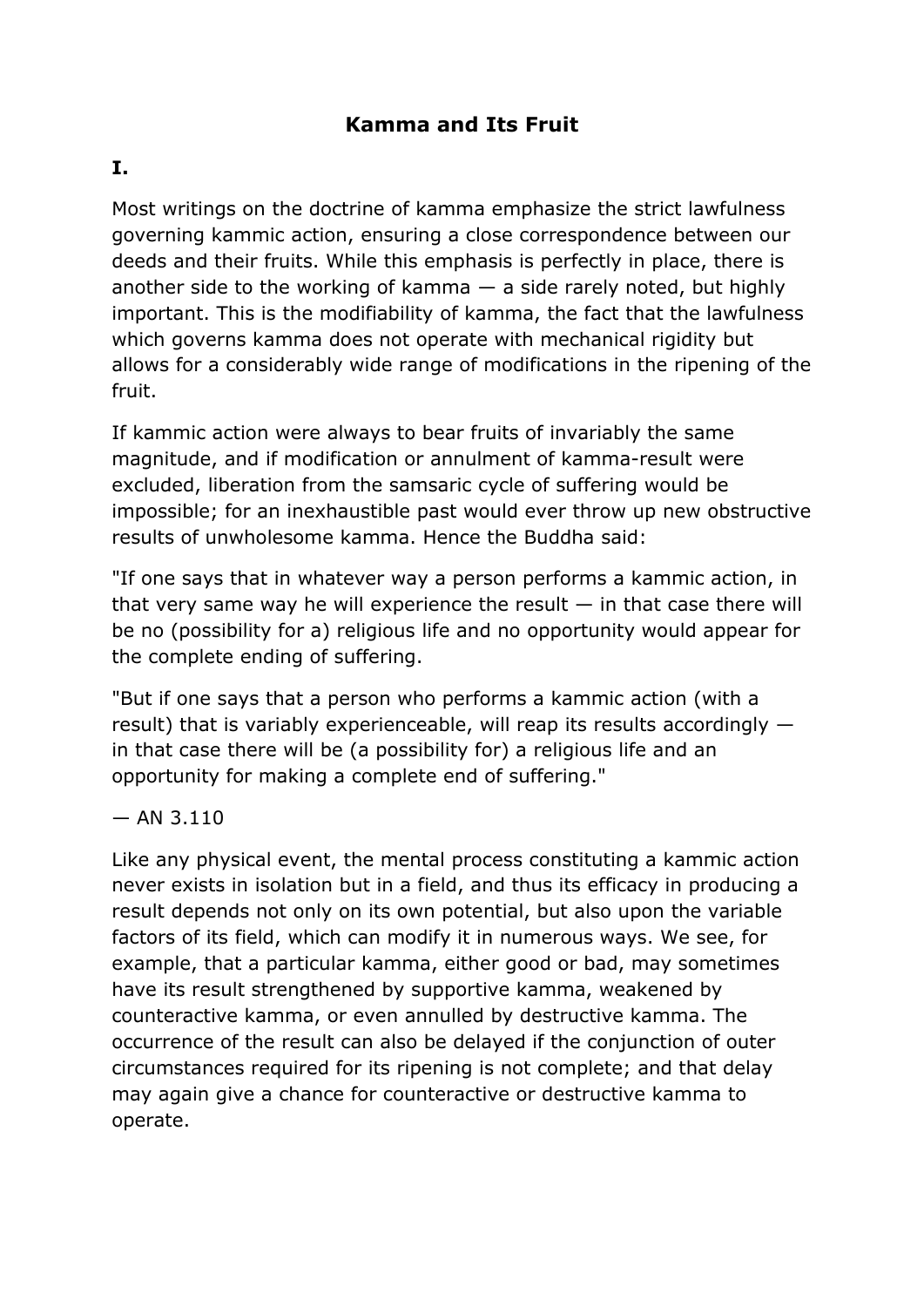It is, however, not only these extraneous conditions which can cause modification. The ripening also reflects the kamma's "internal field" or internal conditions — that is, the total qualitative structure of the mind from which the action issues. To one rich in moral or spiritual qualities, a single offense may not entail the weighty results that the same offence will have for one who is poor in such protective virtues. Also, analogously to human law, a first offender's punishment will be milder than that of a re-convicted criminal.

Of this type of modified reaction the Buddha speaks in the continuation of the discourse quoted above:

"Now take the case when a minor evil deed has been committed by a certain person and it takes him to hell. But if the same minor offense is committed by another person, its result might be experienced during his lifetime and not even the least (residue of a reaction) will appear (in the future), not to speak about a major (reaction).

"Now what is the kind of person whom a minor offense takes to hell? It is one who has not cultivated (restraint of) the body, not cultivated virtue and thought, nor has he developed any wisdom; he is narrow-minded, of low character and even for trifling things he suffers. It is such a person whom even a minor offense may take to hell.

"And what is the person by whom the result of the same small offense will be experienced in his lifetime, without the least (future residue)? He is one who has cultivated (restraint of) the body, who has cultivated virtue and thought and who has developed wisdom; he is not limited by (vices), is a great character and he lives unbounded (by evil). It is such a person who experiences the result of the same small offense during his lifetime, without the least future residue.

"Now suppose a man throws a lump of salt into a small cup of water. What do you think, monks: would that small quantity of water in the cup become salty and undrinkable through that lump of salt?" — "It would, Lord."  $-$  "And why so?"  $-$  "The water in the cup is so little that a lump of salt can make it salty and undrinkable."  $-$  "But suppose, monks, that lump of salt is thrown into the river Ganges. Would it make the river Ganges salty and undrinkable?" — "Certainly not, Lord." — "And why not?" — "Great, Lord, is the mass of water in the Ganges. It will not become salty and undrinkable by a lump of salt."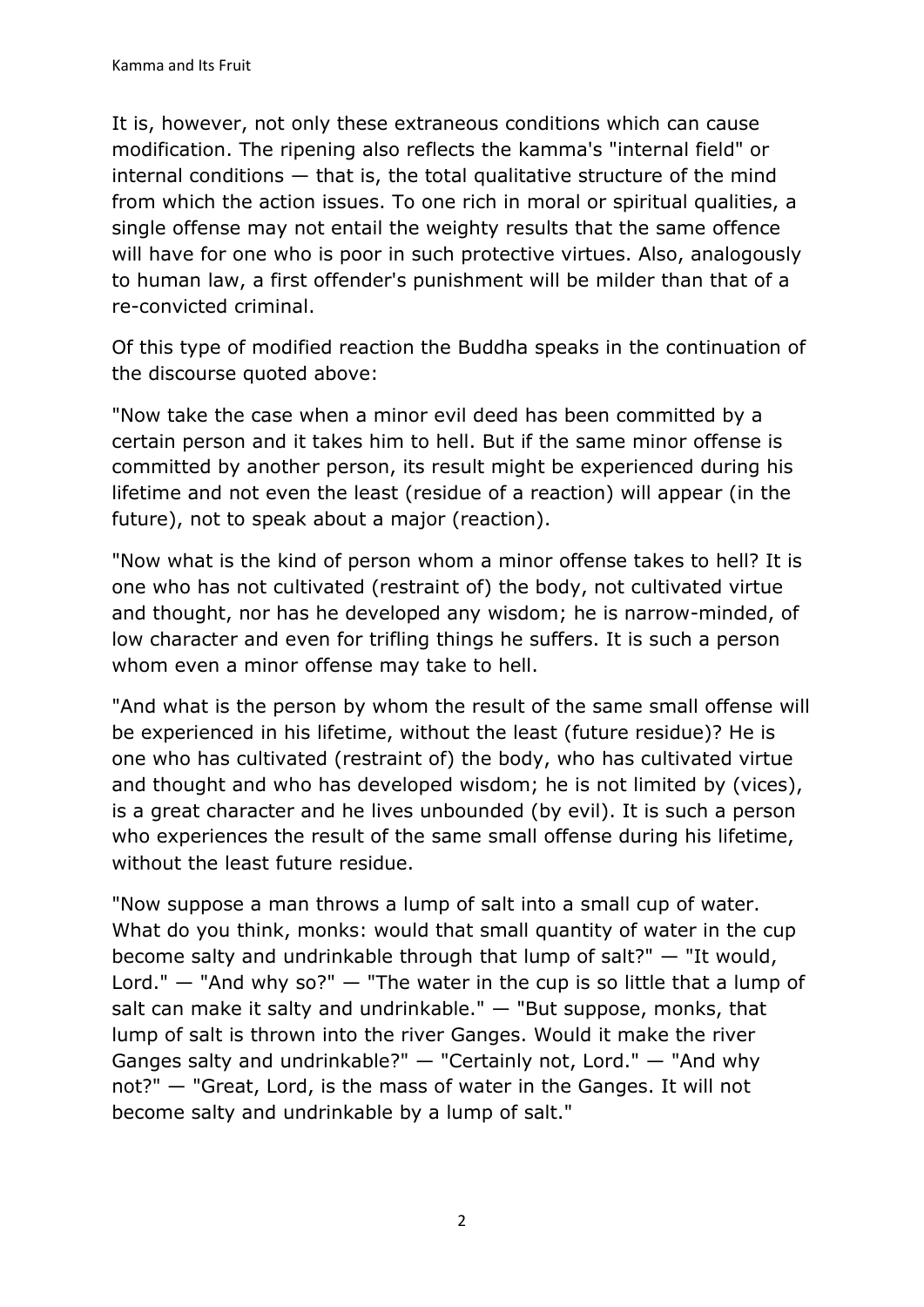"Further, O monks, suppose a person has to go to jail for a matter of a halfpenny, a penny or a hundred pence, and another man does not have to go to jail on that account.

"Now what is the kind of person that has to go to jail for a matter of a halfpenny, a penny or a hundred pence? It is one who is poor, without means or property. But he who is rich, a man of means and property, does not have to go to jail for such a matter."

 $-$  AN 3.110

Hence we must say that it is an individual's accumulation of good or evil kamma and also his dominating character traits, good or evil, which affect the kammic result. They determine the greater or lesser weight of the result and may even spell the difference between whether or not it occurs at all.

But even this does not exhaust the existing possibilities of modifications in the weight of kammic reaction. A glance into the life histories of people we know may well show us a person of good and blameless character, living in secure circumstances; yet a single mistake, perhaps even a minor one, suffices to ruin his entire life  $-$  his reputation, his career, and his happiness — and it may also lead to a serious deterioration of his character. This seemingly disproportionate crisis might have been due to a chain-reaction of aggravating circumstances beyond his control, to be ascribed to a powerful counteractive kamma of his past. But the chain of bad results may have been precipitated by the person's own action decisively triggered by his initial mistake and reinforced by subsequent carelessness, indecision or wrong decisions, which, of course, are unskillful kamma in themselves. This is a case when even a predominantly good character cannot prevent the ripening of bad kamma or soften the full force of the results. The good qualities and deeds of that person will certainly not remain ineffective; but their future outcome might well be weakened by any presently arisen negative character changes or actions, which might form a bad counteractive kamma.

Consider too the converse situation: A person deserving to be called a thoroughly bad character, may, on a rare occasion, act on an impulse of generosity and kindness. This action may turn out to have unexpectedly wide and favorable repercussions on his life. It might bring about a decisive improvement in his external circumstances, soften his character, and even initiate a thorough "change of heart."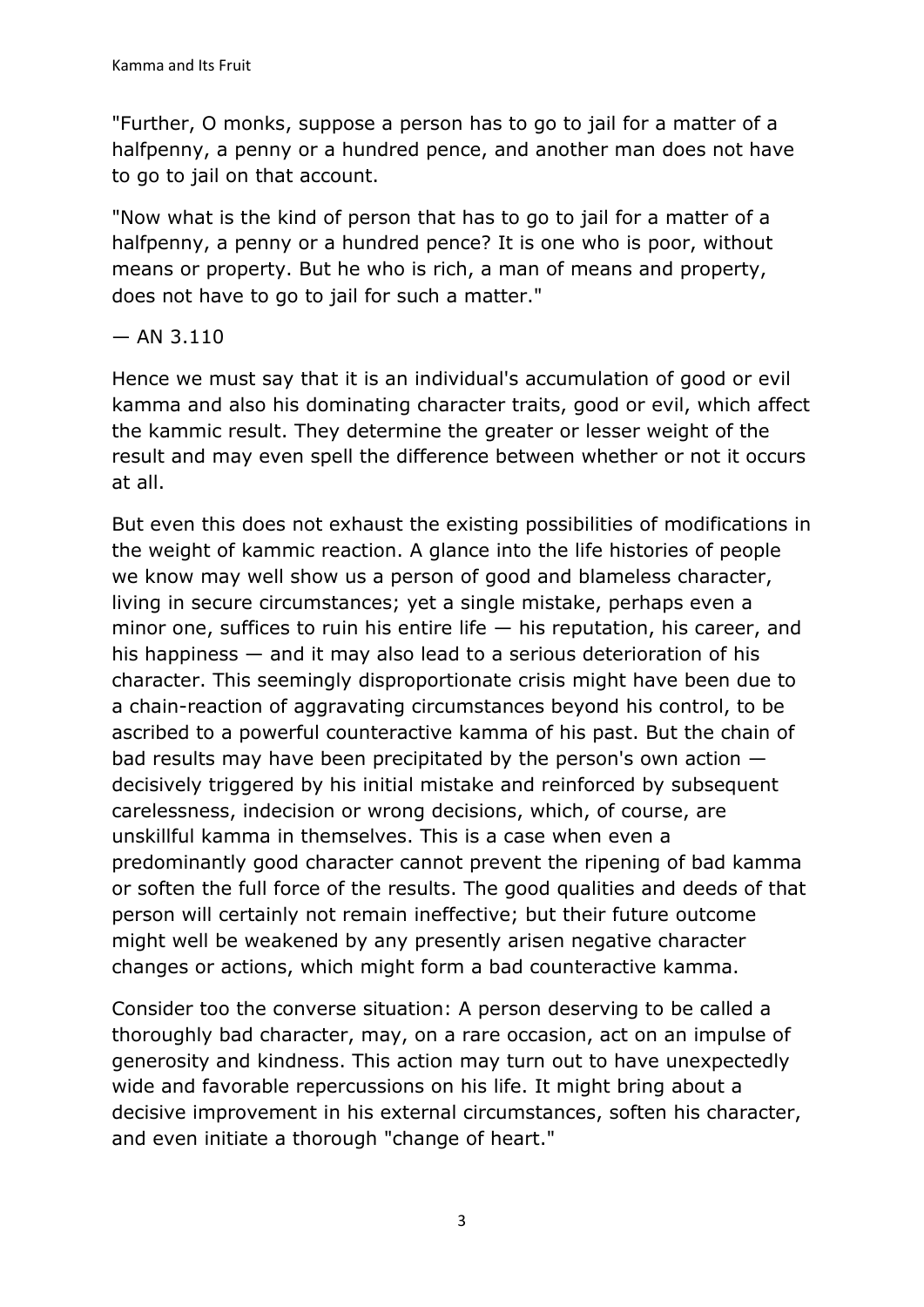How complex, indeed, are situations in human life, even when they appear deceptively simple! This is so because the situations and their outcome mirror the still greater complexity of the mind, their inexhaustible source. The Buddha himself has said: "The mind's complexity surpasses even the countless varieties of the animal kingdom." (SN 22.100) For any single individual, the mind is a stream of ever-changing mental processes driven by the currents and crosscurrents of kamma accumulated in countless past existences. But this complexity, already great, is increased still very much more by the fact that each individual life-stream is interwoven with many other individual life-streams through the interaction of their respective kammas. So intricate is the net of kammic conditioning that the Buddha declared kamma-result to be one of the four "unthinkables" *(acinteyya)* and warned against creating it as a subject of speculation. But though the detailed workings of kamma escape our intellection, the practically important message is clear: the fact that kammic results are modifiable frees us from the bane of determinism and its ethical corollary, fatalism, and keeps the road to liberation constantly open before us.

The potential "openness" of a given situation, however, also has a negative side, the element of risk and danger a wrong response to the situation might open a downward path. It is our own response which removes the ambiguity of the situation, for better or worse. This reveals the kamma doctrine of the Buddha as a teaching of moral and spiritual responsibility for oneself and others. It is truly a "human teaching" because it corresponds to and reflects man's wide range of choices, a range much wider than that of an animal. Any individual's moral choice may be severely limited by the varying load of greed, hatred and delusion and their results which he carries around; yet every time he stops to make a decision or a choice, he has the opportunity to rise above all the menacing complexities and pressures of his unfathomable kammic past. Indeed, in one short moment he can transcend aeons of kammic bondage. It is through right mindfulness that man can firmly grasp that fleeting moment, and it is mindfulness again that enables him to use it for making wise choices.

# **II.**

Every kammic action, as soon as it is performed, first of all affects the doer of the deed himself. This holds with as much truth for bodily and verbal deeds directed towards others as it does for volitional thoughts that do not find outward expression.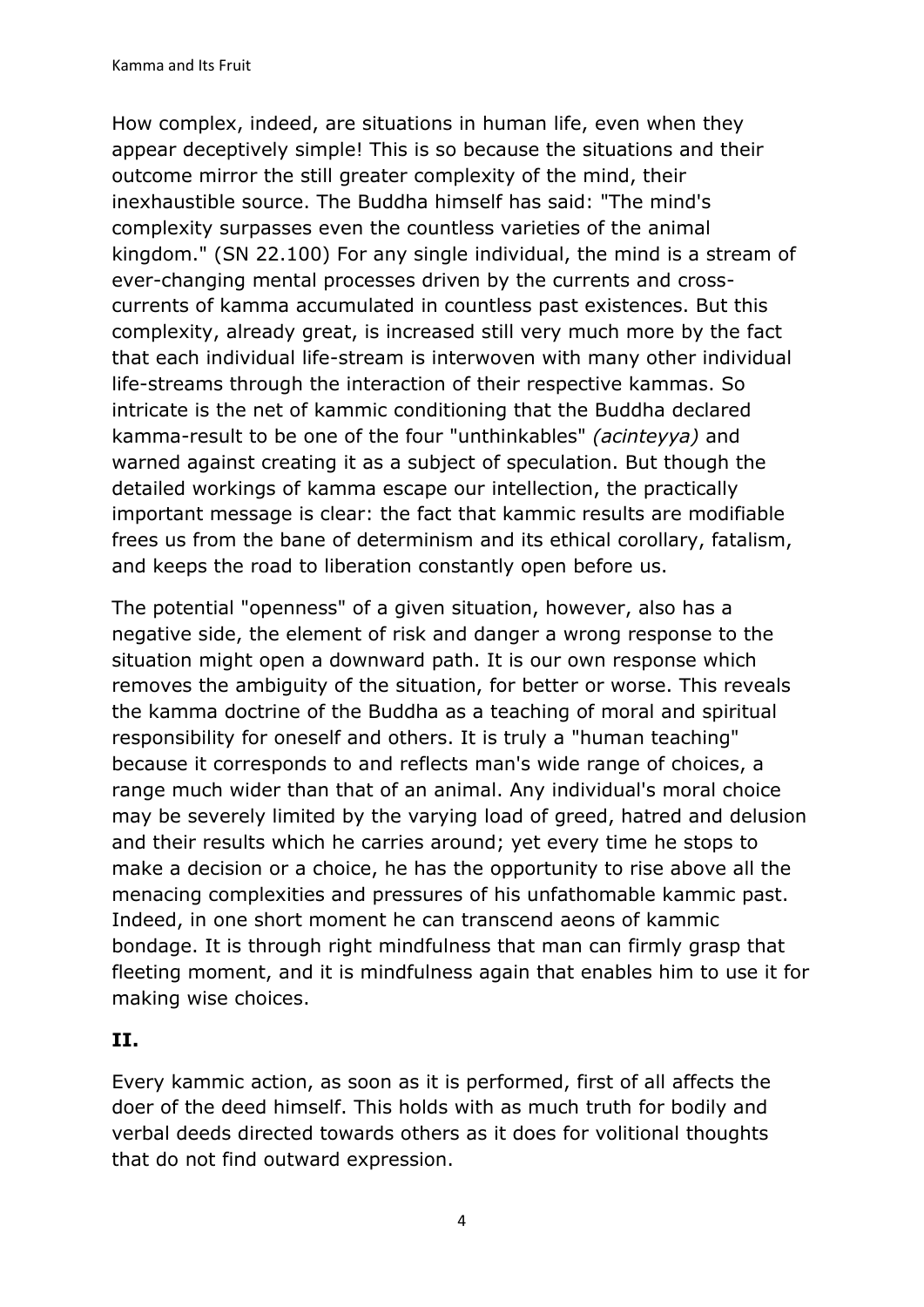To some extent we can control our own response to our actions, but we cannot control the way others respond to them. Their response may turn out to be quite different from what we expect or desire. A good deed of ours might be met with ingratitude, a kind word may find a cold or even hostile reception. But though these good deeds and kind words will then be lost to the recipient, to his own disadvantage, they will not be lost to the doer. The good thoughts that inspired them will ennoble his mind, even more so if he responds to the negative reception with forgiveness and forbearance rather than anger and resentment.

Again, an act or word meant to harm or hurt another may not provoke him to a hostile reaction but only meet with self-possessed calmness. Then this "unaccepted present will fall back to the giver," as the Buddha once told a brahmin who had abused him. The bad deed and words, and the thoughts motivating them may fail to harm the other, but they will not fail to have a damaging effect on the character of the doer; and it will affect him even worse if he reacts to the unexpected response by rage or a feeling of resentful frustration. Hence the Buddha says that beings are the responsible owners of their kamma which is their inalienable property. They are the only legitimate heirs of their actions, inheriting their legacy of good or bad fruits.

It will be a wholesome practice to remind oneself often of the fact that one's deeds, words and thoughts first of all act upon and alter one's own mind. Reflecting thus will give a strong impetus to true self-respect, which is preserved by protecting oneself against everything mean and evil. To do so will also open a new, practical understanding of a profound saying of the Buddha:

"In this fathom-long body with its perceptions and thoughts there is the world, the origin of the world, the ending of the world and the path leading to the ending of the world."

 $-$  AN 4.45

# **III.**

The "world" of which the Buddha speaks is comprised in this aggregate of body-and-mind. For it is only by the activity of our physical and mental sense faculties that a world can be experienced and known at all. The sights, sounds, smells, tastes and bodily impressions which we perceive, and our various mental functions, conscious and unconscious — this is the world in which we live.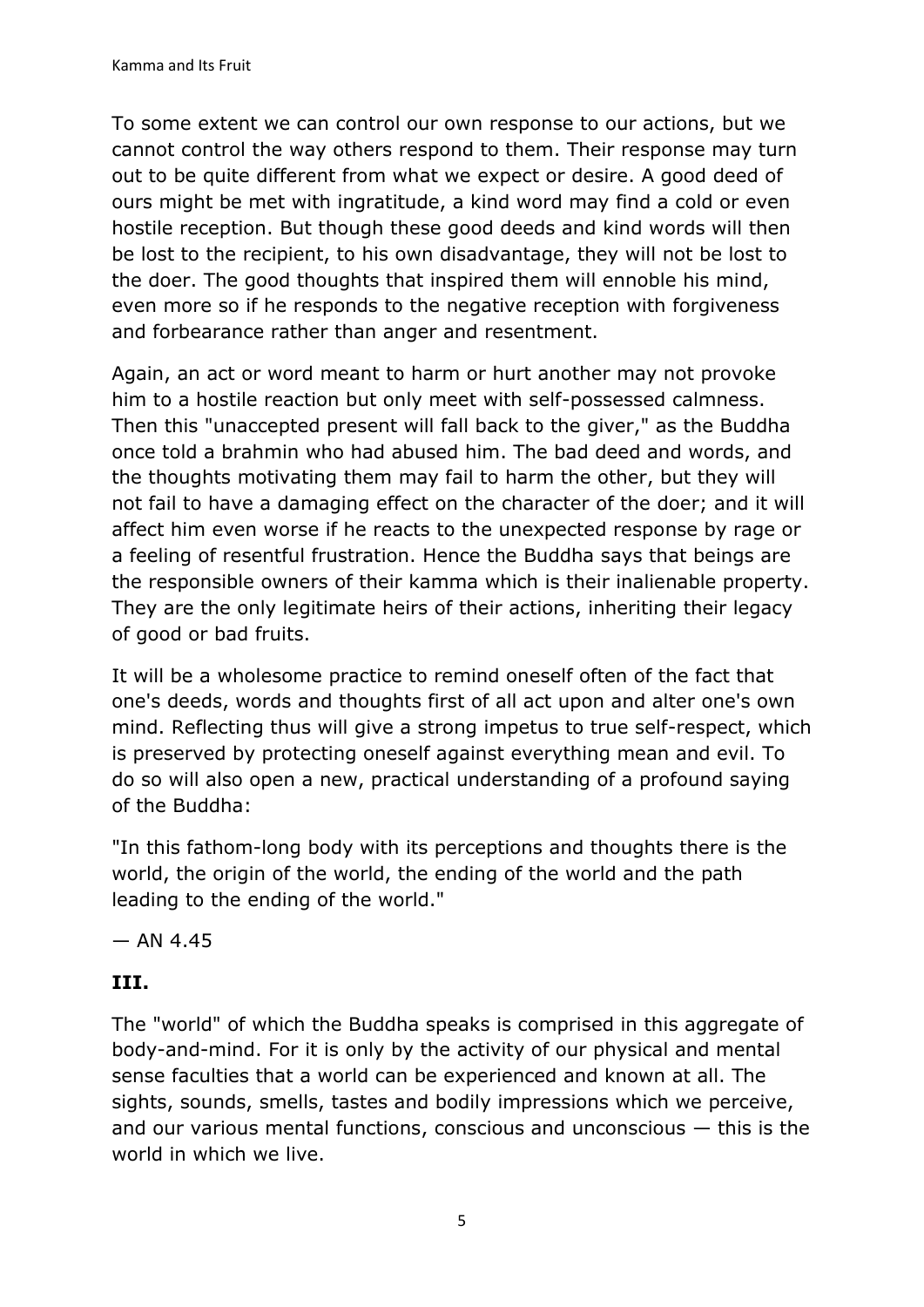And this world of ours has its origin in that very aggregate of physical and mental processes that produces the kammic act of craving for the six physical and mental sense objects.

"If, Ananda, there were no kamma ripening in the sphere of the senses, would there appear any sense-sphere existence?" — "Surely, not Lord."

#### $-$  AN 3.76

Thus kamma is the womb from which we spring *(kamma-yoni)*, the true creator of the world and of ourselves as the experiencer of the world. And through our kammic actions in deed, word and thought, we unceasingly engage in building and rebuilding this world and worlds beyond. Even our good actions, as long as they are still under the influence of craving, conceit and ignorance, contribute to the creation and preservation of this world of suffering. The Wheel of Life is like a treadmill set in perpetual motion by kamma, chiefly by its three unwholesome roots  $-$  greed, hatred and delusion. The "end of the world" cannot be reached by walking on a treadmill; this only creates the illusion of progress. It is only by stopping that vain effort that the end can be reached.

It is "through the elimination of greed, hatred and delusion that the concatenation of kamma comes to an end" (AN 10.174). And this again can happen nowhere else than in the same aggregate of body-and-mind where suffering and its causes originate. It is the hopeful message of the third noble truth that we can step out of the weary round of vain effort and misery. If, despite our knowledge of the possibility of release, we keep walking on the treadmill of life, that is because of an age-old addiction hard to break, the deeply rooted habit of clinging to the notions of "I," "mine" and "self." But here again there is the hopeful message in the fourth noble truth with its Noble Eightfold Path, the therapy that can cure the addiction and gradually lead us to the final cessation of suffering. And all that is required for the therapy is again found in our own body and mind.

The treatment proper starts with correctly understanding the true nature of kamma and thereby our situation in the world. This understanding will provide a strong motivation for ensuring a prevalence of good kamma in one's life. And as it deepens by seeing the human condition still more clearly, this same understanding will become the spur for breaking the chains of kammic bondage. It will impel one to strive diligently along the path, and to dedicate all one's actions and their fruits to the greatest end of action — the final liberation of oneself and all sentient beings.